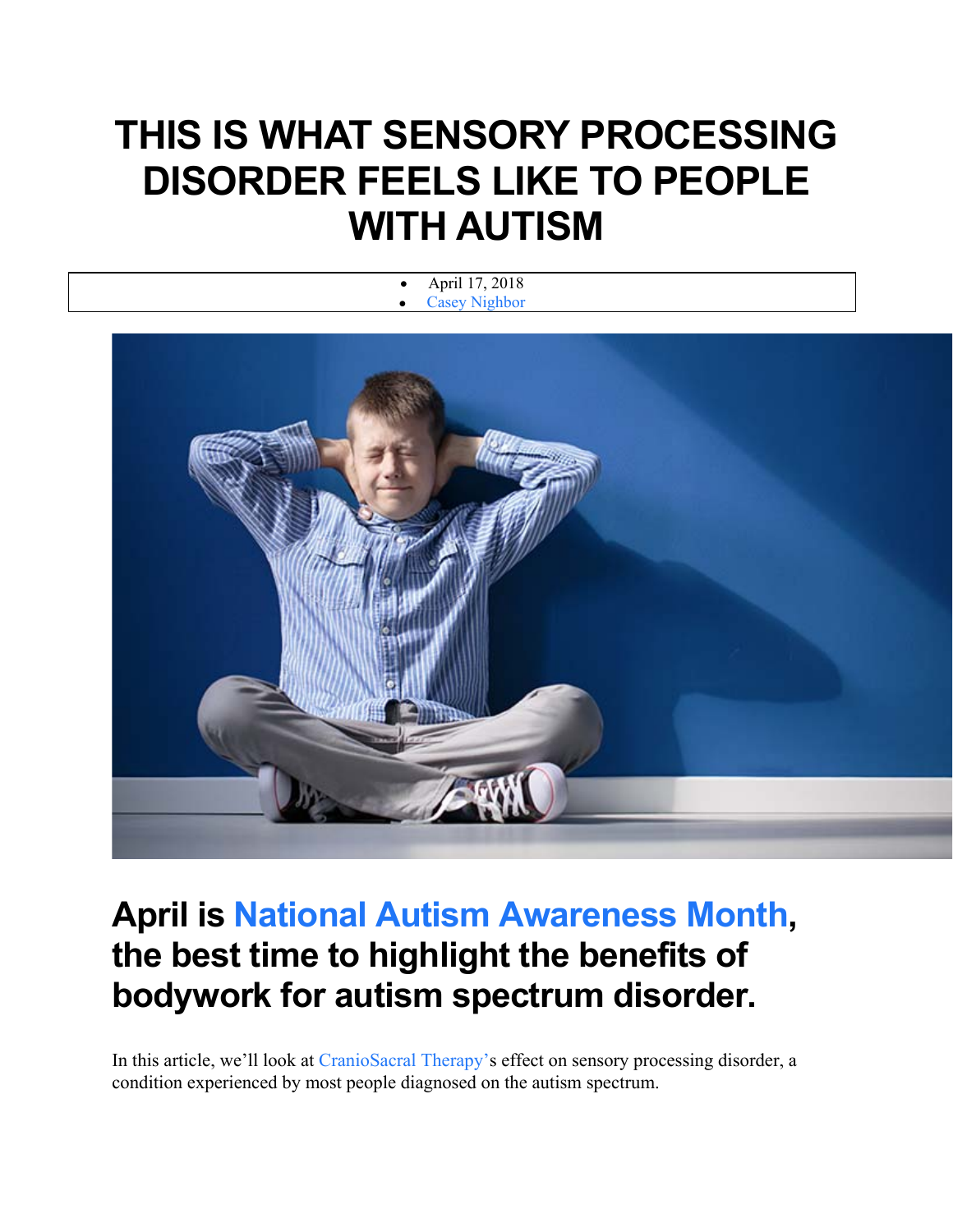By definition, sensory processing and integration is the ability to feel, understand and organize sensory information from the body and environment.

Such information is received through the sensory systems, which include: vision, touch, smell, taste, hearing, as well as systems for knowing about gravity and position of body parts and movement.

As special-needs individuals' advocate Anna Jean Ayres, PhD, OTR, said, "Over 80 percent of the nervous system is involved in processing or organizing sensory input; and thus, the brain is primarily a sensory processing machine."

For most children, sensory processing develops in the course of ordinary childhood activities.

Motor planning (praxis) is a natural outcome of the process, as is the ability to adapt to incoming sensations. But for some children, sensory processing does not develop efficiently.

### **Sensory Processing Disorder: A Glitch in the CNS**

When sensory processing disorder occurs, it is as though there is a glitch in the central nervous system. The brain cannot analyze, organize or connect (integrate) sensory messages easily or adequately.

Somewhere, in the circuitry of the sensory processing machine, there is a short. This short may be with inefficient sensory intake, neurological disorganization or inefficient motor, language, or emotional output.

Therefore, the individual with sensory processing disorder will not respond to ordinary sensations in an ordinary way.

Not all individuals with sensory processing disorder are autistic. However, for most who are diagnosed on the autistic spectrum, there are challenges in sensory processing. Many experience oversensitivity to sounds, sights, movement or touch. Others may appear to under register or seek certain sensory stimuli.

Many on the spectrum are easily distracted or impulsive.

Often, there is a delay (or even absence) in speech and language development as well as motor skills (incoordination).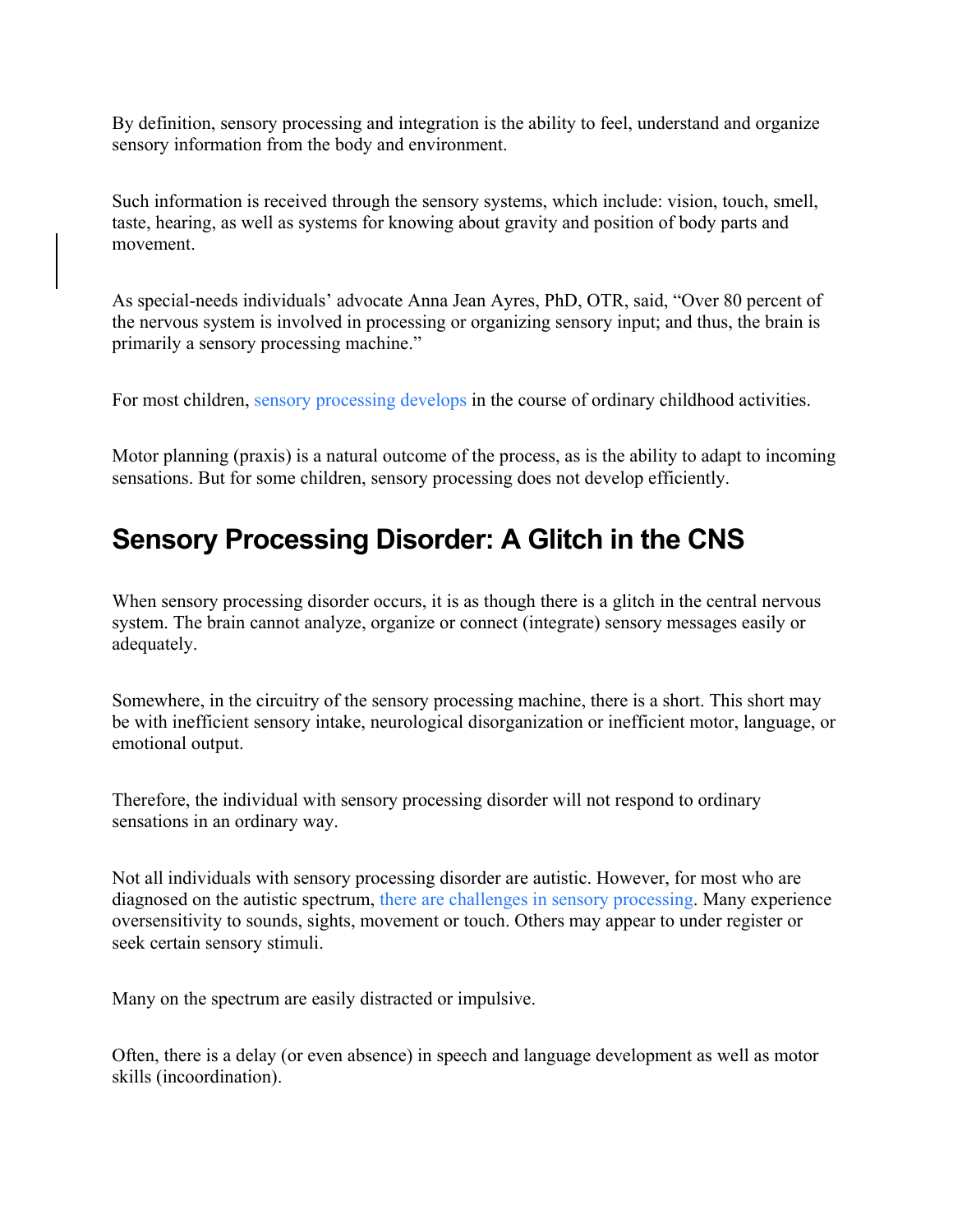This contributes to problems with social interactions and emotional insecurity. Frequently, individuals with autism have difficulty understanding the emotions of others while themselves suffering extreme anxiety and emotional outbursts.

### **This is How Autistic People Describe Their Senses**

**Temple Grandin:** "My hearing is like having a sound amplifier set on maximum loudness. My ears are like a microphone that picks up and amplifies sound. I have two choices: turn my ears on and get deluged with sound; or shut my ears off.

"I am like Data, the android man on Star Trek, the Next Generation. As he accumulates more information, he has a greater understanding of social relationships. I am a scientist who has to learn the strange ways of an alien culture.

"Whatever the reasons, I, as an autistic person, reacted in a fixated behavior pattern in order to reduce arousal to overstimulated nervous system."

**Sean Barron:** "I loved repetition. Every time I turned on a light, I knew what would happen. When I flipped the switch, the light went on. It gave me a wonderful feeling of security because it was exactly the same last time."

**Bill Donovan:** "I learned to talk at 4. I didn't learn to communicate until 11 or 12."

**Darren White:** "I was rarely able to hear sentences because my hearing distorted them. I was sometimes able to hear a word or two at the start and understand it. Then the next lot of words sort of merged into one another, and I could not make head or tail of it."

**Donna Williams:** "I had just come from another classroom where I had been tortured by sharp, white fluorescent light which made reflections bounce off everything. It made the room race busily in a constant state of change. Light and shadow dancing on people's faces as they spoke turned the scene into an animated cartoon.

"I wanted to understand emotions. I had dictionary definitions for most of them, and cartoon caricatures of others … I also had trouble reading what other people felt."

### **How CST Helps**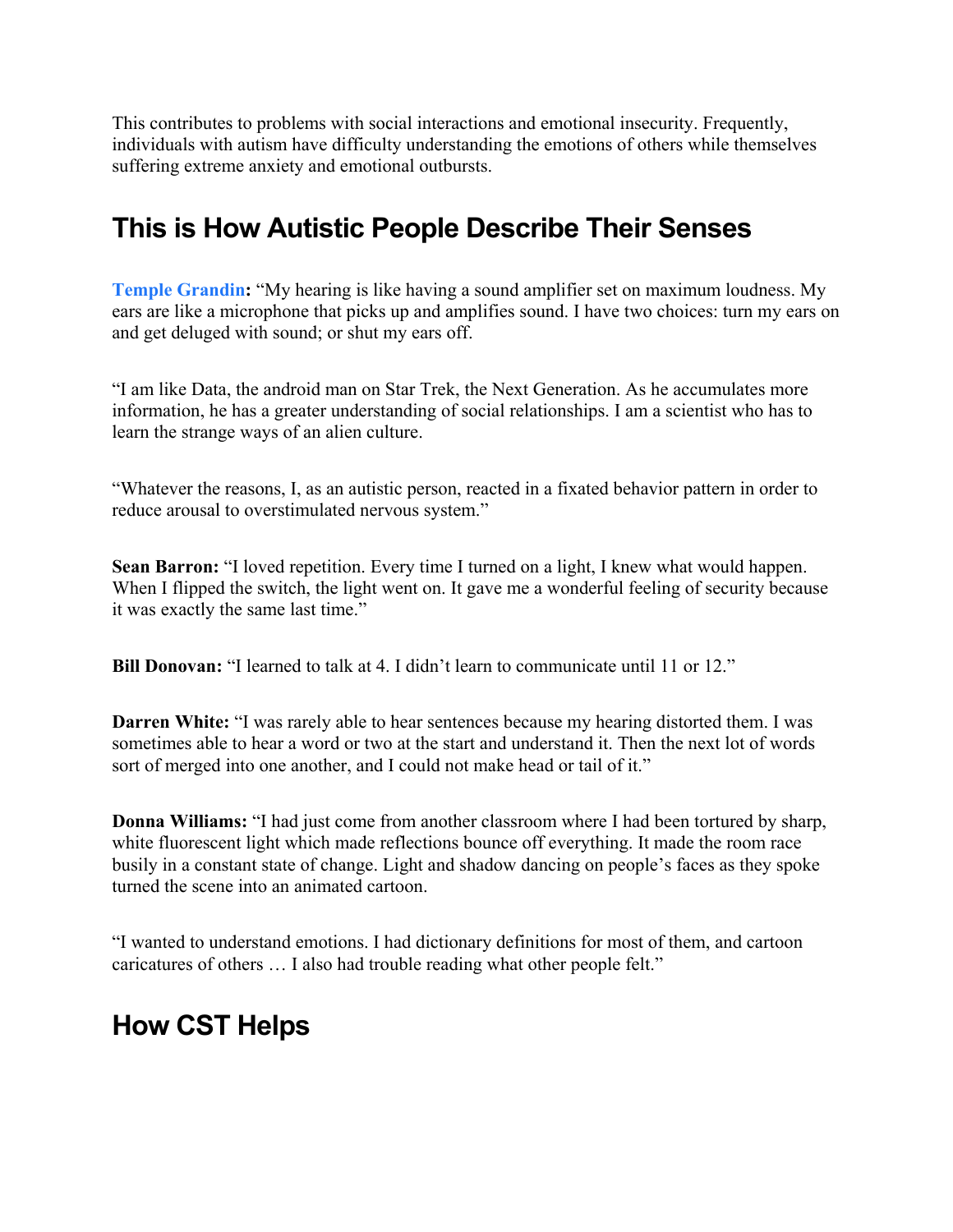One of the primary tenets of CranioSacral Therapy is that we "blend and meld" (a phrase used often by John E. Upledger, DO, OMM (1932-2002), the developer of CST) with the client in order to perceive what their body needs to facilitate positive change.

CST is a light touch manual manipulation that allows us to palpate at a very subtle level—even to perceive tension and dysfunction in the meninges, brain centers, nerve tracts and spinal cord.

Because "all behavior is communication," As Ayres said, our first task is to listen and observe and to meet the individual where they are. In this way, CST practitioners establish the trust of an individual with autism.

For them, given their sensory processing challenges, the world can be an overwhelming, anxietyproducing place.

Anything unfamiliar (new places, new people, new situations) can be very frightening and elicit a fight, flight or freeze (sympathetic nervous system) response.

Gaining their trust is of primary importance in order for them to feel safe.

The need to feel safe is an innate human condition. In a CST session, our expectation is *not* to coerce, coax or force an autistic individual into positions convenient to us. Instead, we allow them to posture on the table however they are comfortable.

We may need to allow them to sit or even stand at the table in order for them to feel comfortable to be treated.

Always, we allow them to play or engage with whatever object helps them calm or organize their nervous system. Being touched by a stranger requires all the self-calming they can muster, and we can facilitate that.

In the Upledger Institute International's CranioSacral for Pediatrics curriculums, we are taught a variety of strategies for helping to facilitate that calm and safety.

Since the craniosacral system is the one system that houses the entire central nervous system, it is possible to facilitate corrections of some of the glitches that have resulted in sensory processing disorder.

Using the bones as handles to release tension in the intracranial membranes and dural tube—the membrane sac which houses the spinal cord—we can help make more efficient neural